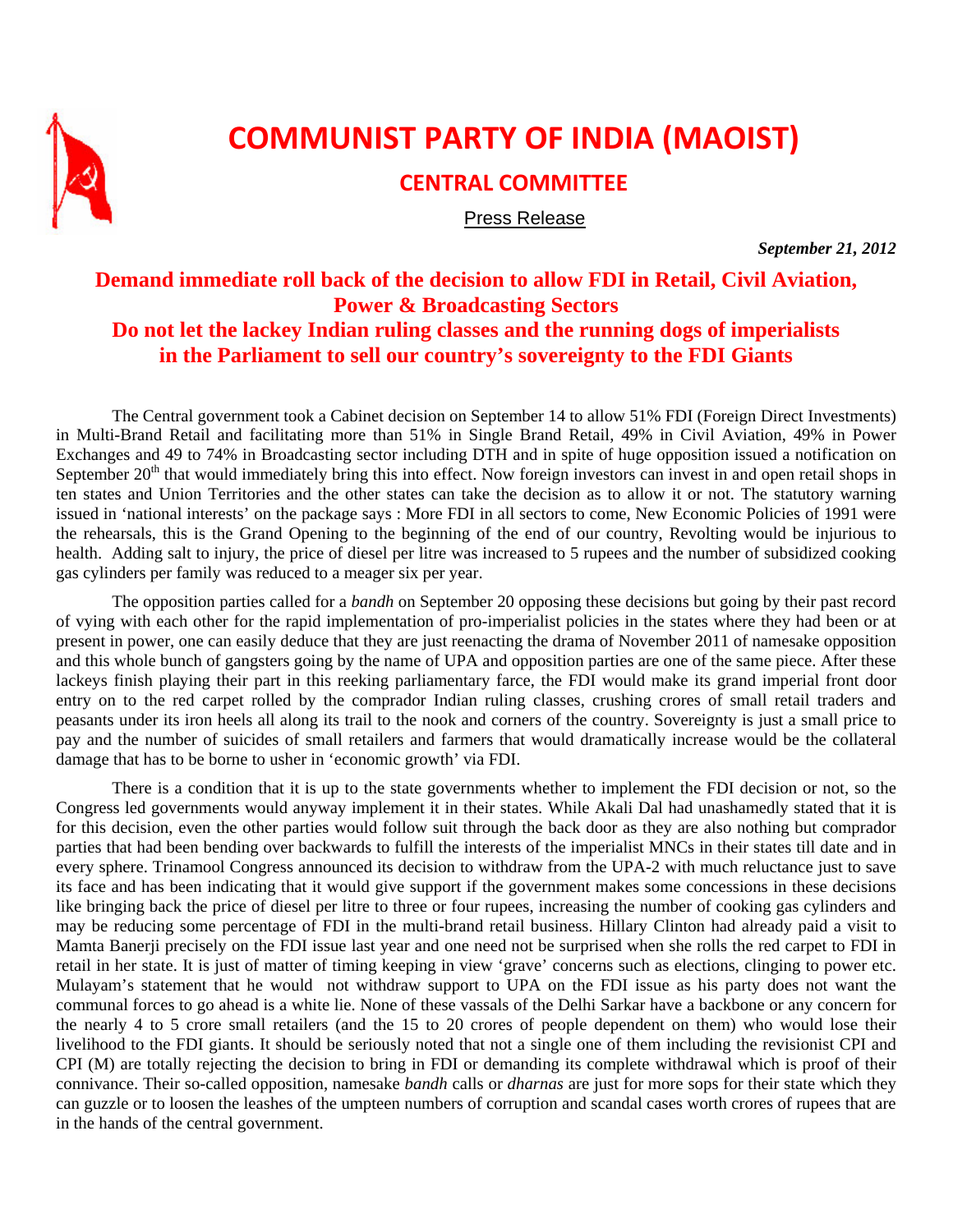What increase in job opportunities due to entry of FDI is the professional liar PM talking about while the World of Work 2011 report is projecting a bleak future for employment prospects and a global survey of 150 countries is stating that socio-economic insecurity has heightened across the world? The entire record of retail giants like Wal-Mart or a Tesco all over the world including US shows that they had reaped massive unemployment and underemployment wherever they were sowed. A single Wal-Mart store could crush 13,000 small retail stores and take away 4,000 jobs. Behind every job generated there would be at least be 20 lost jobs. Count the number of persons in a family who depend on the income of a single job in a backward country like India and the picture that would emerge is not rosy as the PM projects but bloody. And most of the few jobs that they generate are non-guaranteed, low-paid, back-breaking insecure temporary sweatshop jobs and violate all the hard-won labor rights and laws. The heads of every government in Europe and other imperialist countries including US are holding their heads as to how to tackle the problem of unemployment and the ensuing and intensifying protests against their economic policies and all the MNC vultures that are perching in India now were born and brought up in these countries. How are they going to shower jobs on us when they failed miserably in their own countries to create jobs? Does the PM, the 'Art of Lying' Guru, think we have forgotten how Obama who came with his entourage to India to sign business deals went back to US touting how he got more jobs for US citizens? Why is he globetrotting for jobs for his citizens when he has MNC giants like Wal-Marts, Tescos, Carrefours and Metros in his own country that could shower jobs? Why doesn't the PM first ask his bosses in US to stop the crashing of their monopoly giants one after another in spite of any number of bailouts before trying to 'bring us out of our difficult times' by bringing in similar monopoly giants?

The PM saying that it would help the farmers in making profits by doing away with the middlemen is a cruel joke. The retail giants would not only dictate what is to be produced, which seeds are be sown, which pesticides and fertilizers are to be used – in a word every aspect of production, but would also drastically reduce the profit margin of the farmers once they gain the upper hand in the market. They would force the farmers to produce a single variety that would not only hit hard the livelihood of the farmers who would now be forced to buy everything at exorbitant prices in the market but would also make the lands barren not to mention the enormous harm to the ecology. The final result would be that the small and middle farmers would not be able to meet the demands of these giants with agriculture increasingly becoming a loss making prospect. They would be forced to sell their lands to corporate farming and becoming paupers. All this would exacerbate the already looming large agrarian crisis in our country leading to more suicides and unrest among the farmers. Even the condition that these outlets should buy 30% local products is a big sham as there is no single mechanism in our country that would monitor the buying and selling done by these shops. Kickbacks would prevent the formation such mechanisms in future or the overarching WTO would take care of the violation or the creation of exceptions to the rule.

But yes, the PM is right on one count. This would do away with the lakhs of small and big middlemen who have been a part of the huge complex chain between the producer and the consumer making a living or even been making some profits. Whether we call them middlemen or something else innumerable persons are needed in the intricate process of taking the product to the consumer. The question is who would take their place and who would now be pocketing their 'lost profits'? Certainly not the farmers. Not even the consumers as the prices of commodities would skyrocket once the FDI giants gain the market not to mention the fact that from now on what and all they should consume (eat, drink, wear, see, hear et all) would be decided by the MNCs. (It is a given fact that even now the prices in these outlets are no less anywhere in the world). It would be the Big Middlemen in the Parliament and state assemblies who are behaving like impatient traders in hurry to sell our country for peanuts to the MNCs and pocket the kickbacks. The biggest profits inside the country would go to the CBB who had already tied and would be tying their capital to the MNCs in retail trade and other private enterprises. With the whole world going the monopoly way wouldn't it be better if the business of middlemen also gets monopolized by these Dons and the pickpockets and petty thieves are done away? After all, India is on its way to becoming a Super Power courtesy US.

The FM Chidambaram, obviously called back into the job by his US masters to 'efficiently' and 'obediently' implement such 'economic reforms', had expressed confidence that he would get 30,000 crores of rupees from disinvestment and check the fiscal deficit that has been cited by the PM as the monster that has to be tackled by bringing in FDI. Why just 30,000 crores? Let us think BIG. How about disinvesting the Scam Industry that has become the most profitable Public Sector making billions of rupees in the professional hands of our honorable ministers or even just canceling the IPL season once? Ok, we Indians are not ambitious, how about disinvesting just the 2G scam (Rs. 1,75,000 crores) or a slightly bigger and recent coal block allotment scam (Rs. 2 lakh crores)? How about bringing back not even the entire but at least a quarter of the 80 lakh crores of rupees that are stashed away in foreign banks (according to one estimate) or seizing the profits of mining kings like the Gali brothers and Jaganmohan Reddy not permanently but for just one year so that 'as PM of this great country' Mr. Singh can provide health, education, housing and jobs and avoid the forceful feeding of FDI poison that he wants us to swallow for this sake? How about asking the CBB families like Jindals and Mittals to restrict usage of cooking gas cylinders from one cylinder a day to one cylinder a month at least for two